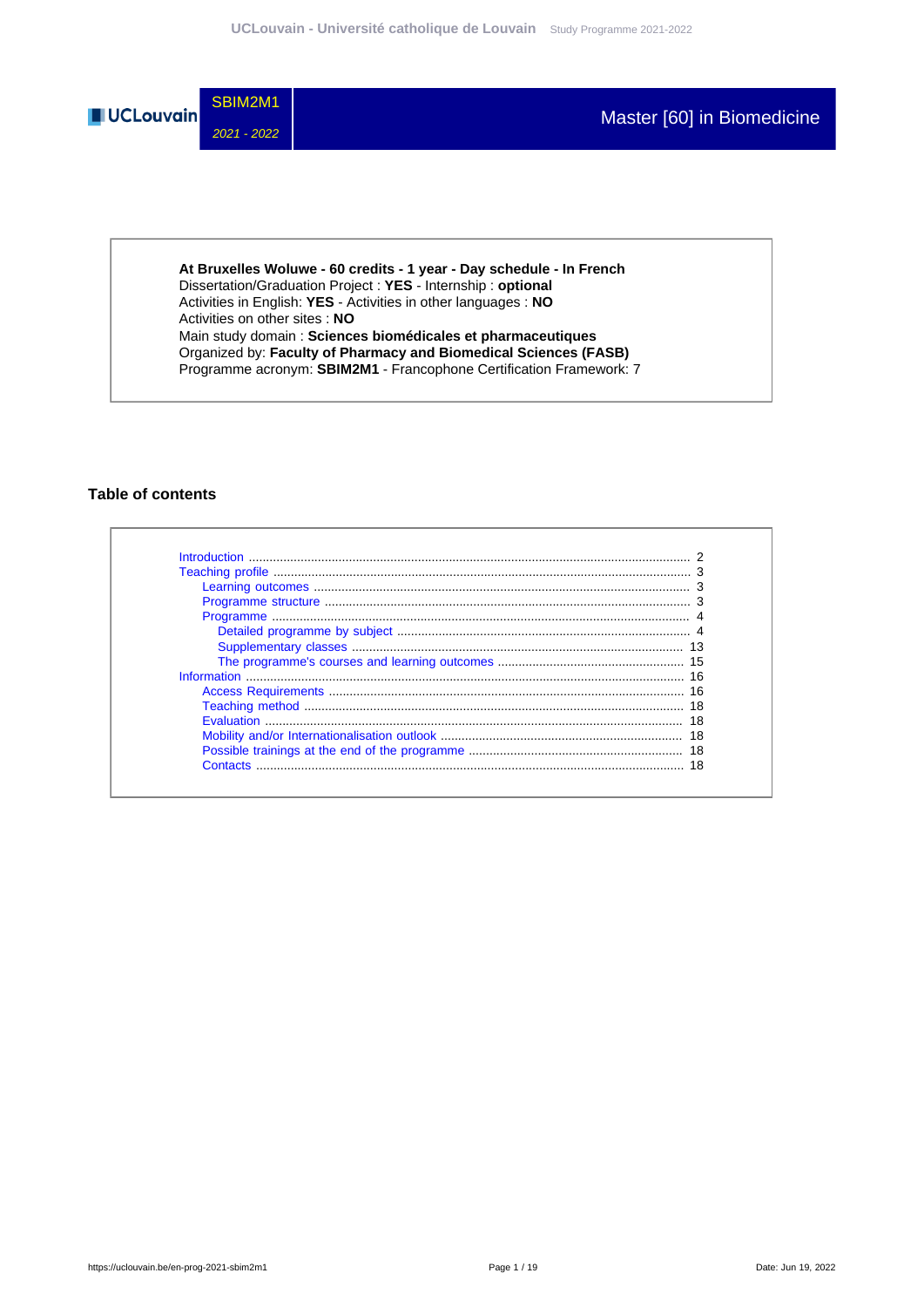**SBIM2M1 - Introduction**

<span id="page-1-0"></span>**Introduction**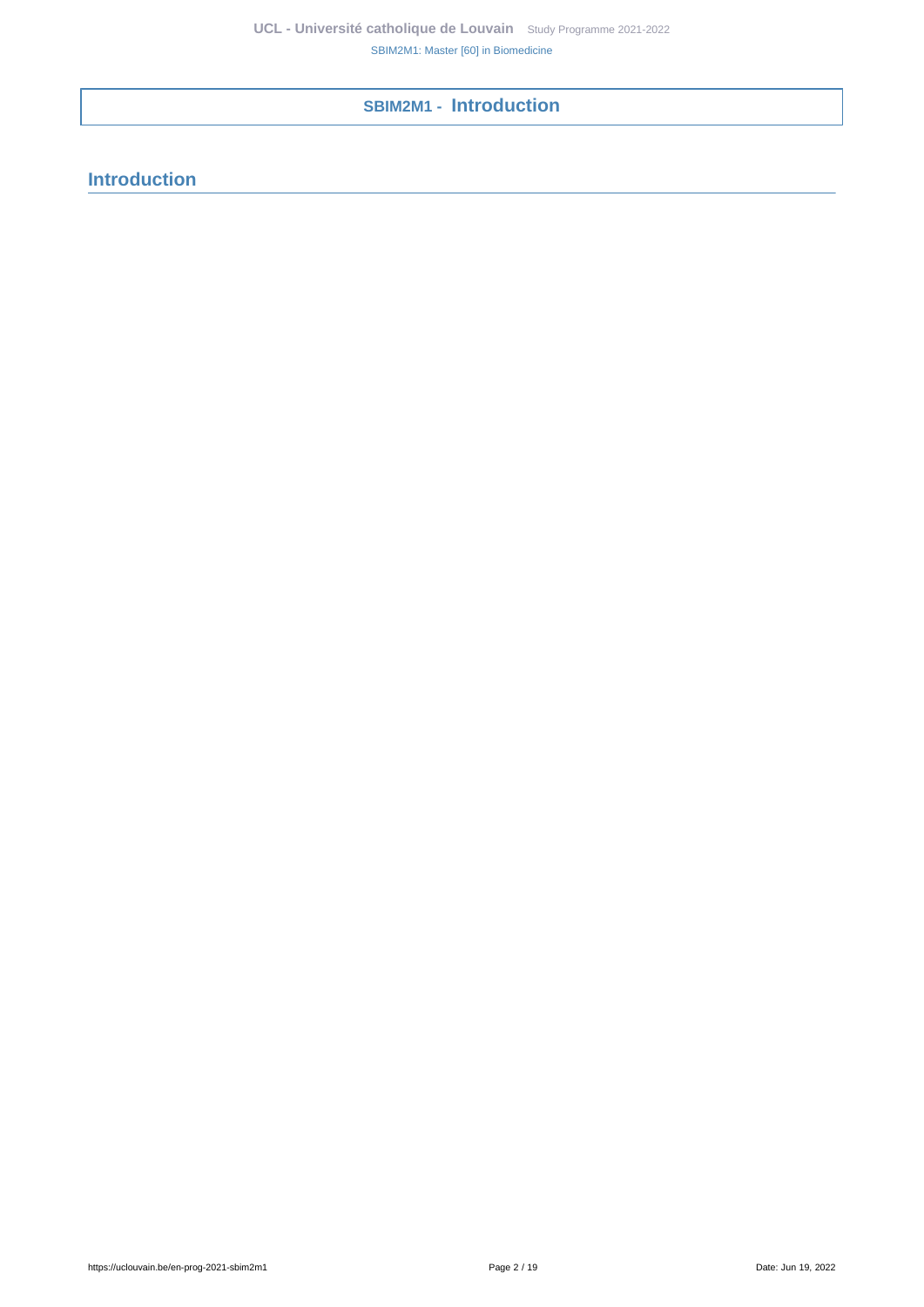# **SBIM2M1 - Teaching profile**

# <span id="page-2-1"></span><span id="page-2-0"></span>**Learning outcomes**

The programme of the 60 credit Master is open to any students who wish to undergo additional training in biomedical sciences without having to do the two years of the full Master.

On successful completion of this programme, each student is able to :

1 Use integrated and evolving knowledge in biomedical sciences

1.a Use general knowledge and methodologies in experimental biomedical sciences: normal and pathological biochemistry and molecular biology, cell biology, general and special histology, general anatomy, general and special physiology.

1.b Understand and criticize the experimental approaches and observation methods that led to this knowledge.

1.c Master the modern sources of knowledge and be able to effectively search for new and specific information, and criticize it.

 $\mathcal{L}$ 

Analyze, criticize, and propose perspectives of experiments in biomedical sciences

 $2a$ 

Analyze the observations in a rigorous and critical way:

Ea:

- develop analogical and deductive reasoning;

- establish links of correlation and causality;

- track down and correct logic errors.

2.b

Interpret and represent experimental results through mathematical modeling, graphical representations, reasoning and statistical tools:

Ea:

- exploit the dispersion of continuous variables as a source of information.

2.c Exploit the results of biological or clinical analyzes recorded in databases.

2.d Demonstrate creativity, recognizing failures and seeking the cause; recognizing unexpected observations and identifying their interest; by reformulating initial hypotheses, by elaborating new hypotheses.

3

Communicate both orally and in writing

3.a Enrich his vocabulary in biomedical sciences and use it accurately and nuanced in French and scientific English.

3.b

Write, in French and in English, scientific reports based on the standards of scientific publication in the biomedical sciences:

Ea:

- to argue the relevance of the experimental procedures and the proposed conclusions;

- to compare the data with those of comparable studies published in the scientific literature;

- to identify possible divergences between different studies, to propose the possible causes.

3.c Present oral communication in accordance with scientific standards in the biomedical sciences.

4 Be a professional researcher to start a scientific career

4.a Be a professional researcher to start a scientific career

4.b

Practice scientific integrity:

Ea:

- consider all available data, including those that do not support the advanced hypothesis;

- cite his sources and ban plagiarism.

4.c Develop scientific curiosity and participate in the dissemination of knowledge built on rigorous scientific data

## <span id="page-2-2"></span>**Programme structure**

The contents of the programme are determined according to the background and the project of each student.

It is made up of :

- 15 credits devoted to the dissertation,

- 17 credits of basic biomedical sciences,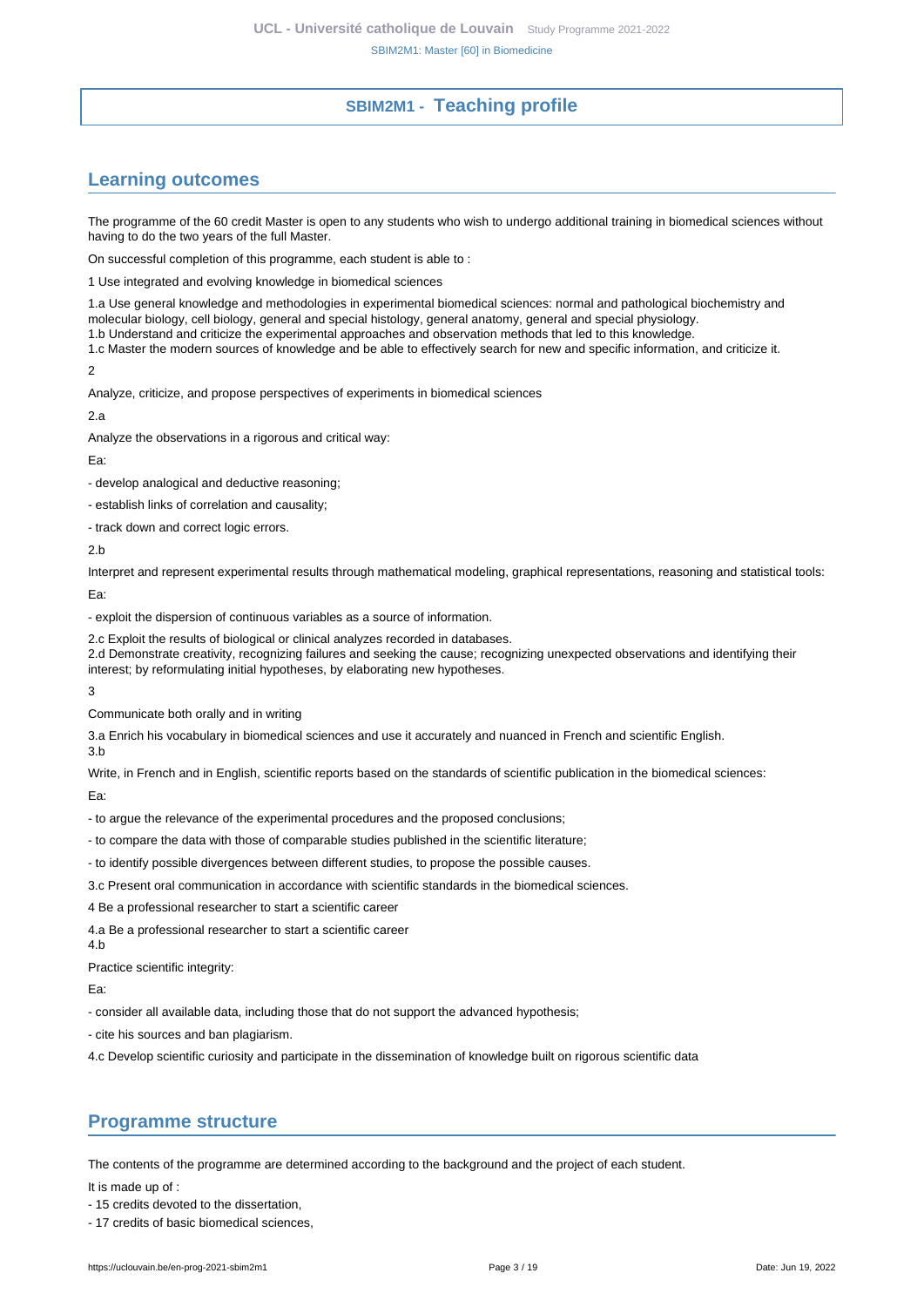- 2 credits for religious,

- 20 credits for option courses,
- <span id="page-3-0"></span>- 6 credits for optional subjects.

# **SBIM2M1 Programme**

# <span id="page-3-1"></span>**Detailed programme by subject**

### **CORE COURSES [40.0]**

#### O Mandatory

- **83 Optional**
- $\Delta$  Not offered in 2021-2022
- Not offered in 2021-2022 but offered the following year
- $\oplus$  Offered in 2021-2022 but not the following year
- $\Delta \oplus$  Not offered in 2021-2022 or the following year
- **Activity with requisites**
- Teaching language (FR, EN, ES, NL, DE, ...)

Click on the course title to see detailed informations (objectives, methods, evaluation...)

### **Mémoire (17 credits)**

| <b>O</b> WSBIM2061 | Séminaire d'accompagnement du mémoire en sciences<br><b>biomédicales</b> | <b>Charles De Smet</b> | $\lceil q^2 \rceil$ $\lceil 12h \rceil$ $\lceil 2 \rceil$ Credits |
|--------------------|--------------------------------------------------------------------------|------------------------|-------------------------------------------------------------------|
| <b>O</b> WSBIM2060 | Mémoire bibliographique en sciences biomédicales                         |                        | $\prod \prod$ 15 Credits                                          |

### **Formation aux sciences de base en sciences biomédicales (13 credits)**

| <b>O</b> WSBIM2114 | Advanced cellular and molecular biology (Part 1) | <b>Emmanuel Hermans</b><br>Frédéric<br>Lemaigre (coord.)<br><b>Nisha Limaye</b><br><b>Nisha Limaye</b><br>(compensates Jean<br><b>Baptiste Demoulin)</b><br><b>Thomas Michiels</b><br><b>Donatienne Tyteca</b> | $[q1]$ [39h] [4 Credits]     |
|--------------------|--------------------------------------------------|----------------------------------------------------------------------------------------------------------------------------------------------------------------------------------------------------------------|------------------------------|
| <b>O</b> WSBIM2115 | Protein structure / Function relationships       | <b>Luc Bertrand</b><br>Jean-François Collet<br><b>Géraldine Laloux</b><br>Mark Rider (coord.)                                                                                                                  | $[q1]$ [30h] [3 Credits]     |
| <b>O</b> WSBIM2280 | Scientific communication workshop                | <b>Luc Bertrand</b><br><b>Frédéric Clotman</b><br><b>Cyril Corbet</b><br><b>Charles De</b><br>Smet (coord.)<br><b>Nisha Limaye</b>                                                                             | $[q1]$ [30h] [3 Credits]     |
| O WFARM2104        | <b>GOOD MANUFACTURING AND QUALITY</b>            | Joëlle Leclercq (coord.)<br><b>Thierry Pronce</b><br>Véronique Préat                                                                                                                                           | $[q2]$ [30h+15h] [3 Credits] |

# **Sciences religieuses (2 credits)**

#### L'étudiant choisit un cours parmi les suivants :

| <b>&amp; LTECO2101</b> | Questions of religious sciences: biblical readings                 | <b>Claude Lichtert</b>                                              | $\lceil q_1 \rceil \lceil 15h \rceil \lceil 2 \right]$ Credits |
|------------------------|--------------------------------------------------------------------|---------------------------------------------------------------------|----------------------------------------------------------------|
| <b>&amp; LTECO2102</b> | Questions of religious sciences: reflections about christian faith | <b>Arnaud Join-Lambert</b>                                          | [q1] $[15h]$ [2 Credits]                                       |
| <b>&amp; LTECO2103</b> | Questions of religious sciences: questions about ethics            | Dominique Jacquemin<br><i>(compensates)</i><br><b>Eric Gaziaux)</b> | $\lceil q_1 \rceil$ [15h] [2 Credits]                          |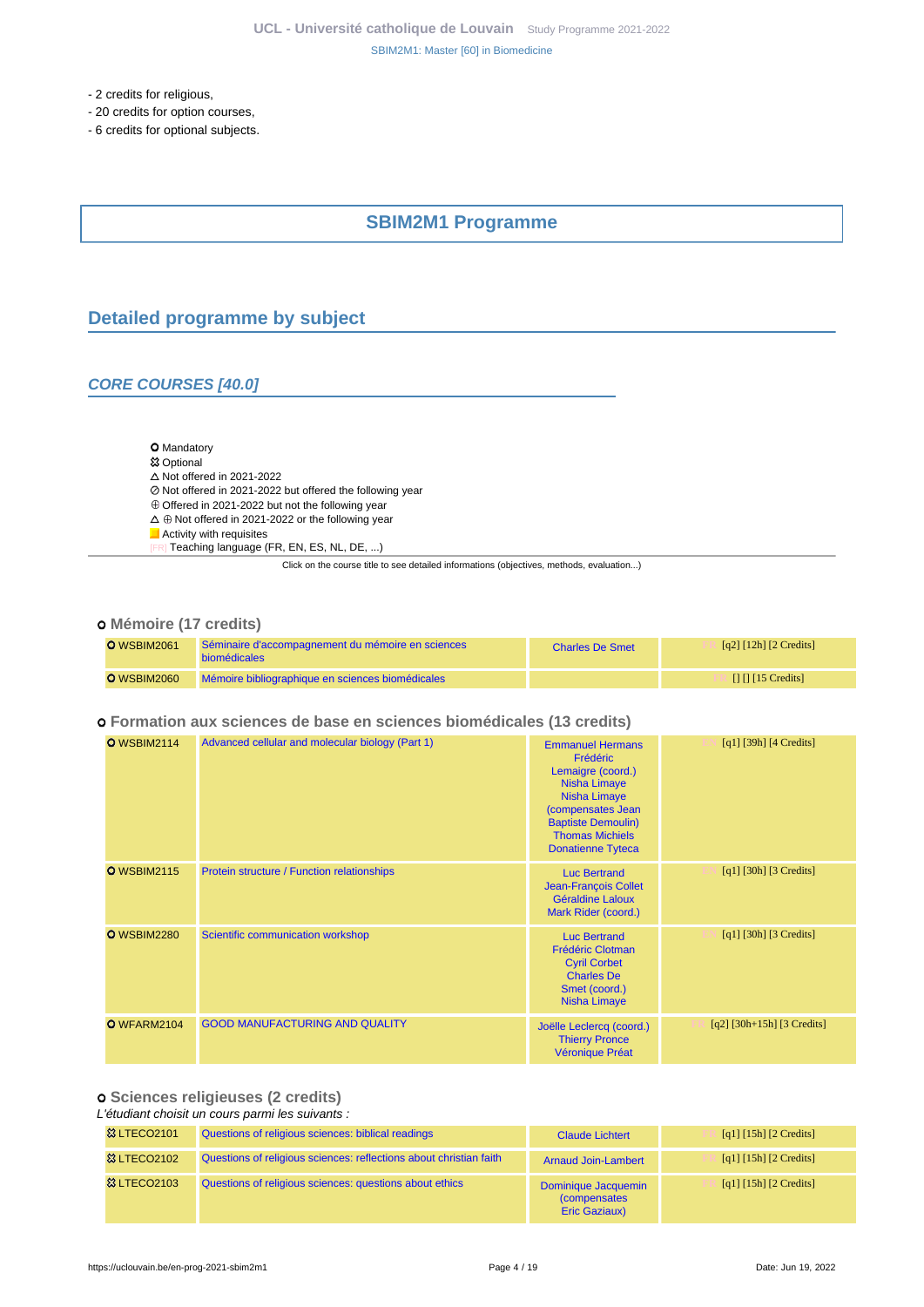### **Cours au choix (8 credits)**

L'étudiant choisit 8 crédits de cours dans l'ensemble du programme de Master 120 en sciences biomédicales, y compris (éventuellement) les activités de stage en entreprise, en concertation avec les responsables de programme et le promoteur du mémoire.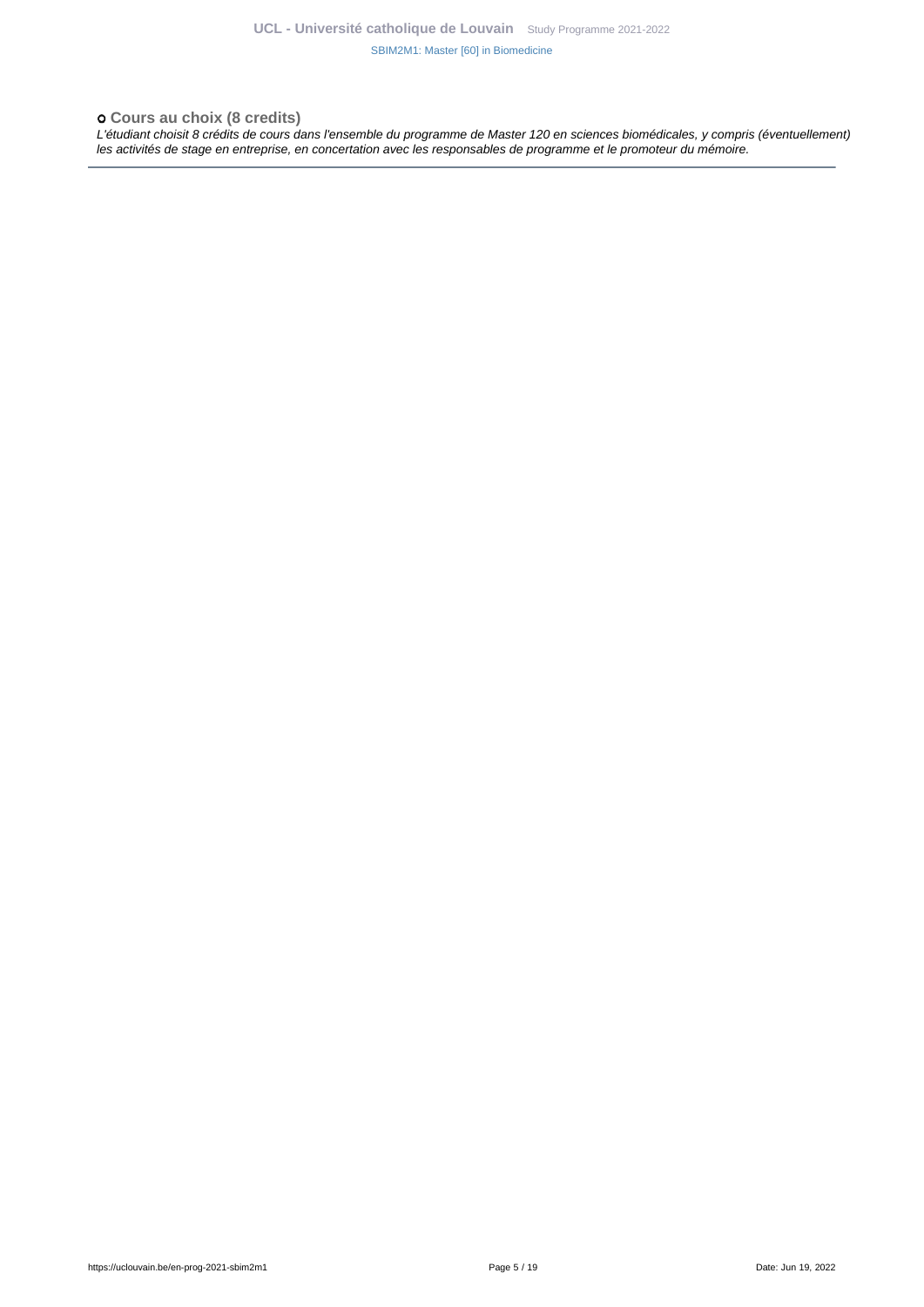### **OPTIONS**

- [> Option pathophysiologie cellulaire et moléculaire](en-prog-2021-sbim2m1-wsbim904o) [en-prog-2021-sbim2m1-wsbim904o]
- [> Option neurosciences](en-prog-2021-sbim2m1-wsbim907o) [en-prog-2021-sbim2m1-wsbim907o ]
- [> Option cancérologie](en-prog-2021-sbim2m1-wsbim908o) [en-prog-2021-sbim2m1-wsbim908o]
- [> Option toxicologie](en-prog-2021-sbim2m1-wsbim935o) [ en-prog-2021-sbim2m1-wsbim935o ]
- [> Option sciences biomédicales cliniques](en-prog-2021-sbim2m1-wsbim936o) [en-prog-2021-sbim2m1-wsbim936o ]
- [> Option nutrition humaine](en-prog-2021-sbim2m1-wsbim937o) [ en-prog-2021-sbim2m1-wsbim937o ]

# **OPTION PATHOPHYSIOLOGIE CELLULAIRE ET MOLÉCULAIRE [20.0]**

- **O** Mandatory
- **83 Optional**
- $\triangle$  Not offered in 2021-2022
- Not offered in 2021-2022 but offered the following year
- Offered in 2021-2022 but not the following year
- $\Delta \oplus$  Not offered in 2021-2022 or the following year
- **Activity with requisites**
- Teaching language (FR, EN, ES, NL, DE, ...)

Click on the course title to see detailed informations (objectives, methods, evaluation...)

#### **Content:**

#### **Programme des étudiants inscrits en master 60** L'étudiant suit les cours suivants :

| <b>O</b> WSBIM2215 | Réqulations post-traductionnelles des protéines                                 | Luc Bertrand (coord.)<br><b>Guido Bommer</b><br>Jean-François Collet<br><b>Jean Baptiste Demoulin</b><br><b>Mark Rider</b>                                                                                                   | $[q1]$ [20h] [2 Credits]         |
|--------------------|---------------------------------------------------------------------------------|------------------------------------------------------------------------------------------------------------------------------------------------------------------------------------------------------------------------------|----------------------------------|
| O WSBIM2141P       | Signalisation intercellulaire et biologie des tumeurs (partim)                  | Frédéric<br>Lemaigre (coord.)                                                                                                                                                                                                | $[q1]$ [20h] [2 Credits]         |
| <b>O</b> WSBIM2184 | Cellular and molecular pathophysiology of human diseases (Part<br>1)            | <b>Christophe Beauloye</b><br><b>Olivier Feron</b><br>Jean-Christophe<br>Jonas (coord.)<br><b>Pascal Kienlen-Campard</b><br><b>Charles Pilette</b>                                                                           | $[q1]$ [30h] [3 Credits]         |
| <b>O</b> WSBIM2113 | Microorganismes et immunité                                                     | <b>Jean-Paul Coutelier</b>                                                                                                                                                                                                   | $[q1]$ [20h+10h] [3 Credits]     |
| <b>O</b> WSBIM2285 | In-session seminar in molecular biology                                         | <b>Frédéric Lemaigre</b>                                                                                                                                                                                                     | $[q2]$ [30h] [4 Credits]         |
| <b>O</b> WSBIM2284 | Cellular and molecular pathophysiology of human diseases (Part<br>2)            | Christiani<br><b>Andrade Amorim</b><br><b>Luc Bertrand</b><br><b>Cyril Corbet</b><br><b>Chantal Dessy</b><br><b>Laure Dumoutier</b><br><b>Patrick Henriet</b><br><b>Sandrine Horman</b><br>Jean-Christophe<br>Jonas (coord.) | $[q2] [10h+20h] [3 Credits]$     |
| <b>O</b> WSBIM2216 | Maladies inflammatoires, auto-immunitaires et cancer: aspects<br>immunologiques | Pierre Coulie (coord.)<br><b>Laure Dumoutier</b><br><b>Sophie Lucas</b>                                                                                                                                                      | $[q2]$ $[20h+10h]$ $[3$ Credits] |

#### **Programme des étudiants inscrits en master 120**

## **Cours obligatoires** O WSBIM2285 [In-session seminar in molecular biology](https://uclouvain.be/cours-2021-WSBIM2285) **[Frédéric Lemaigre](https://uclouvain.be/repertoires/frederic.lemaigre)** Frédéric Lemaigre **EN 1999** [q2] [30h] [4 Credits]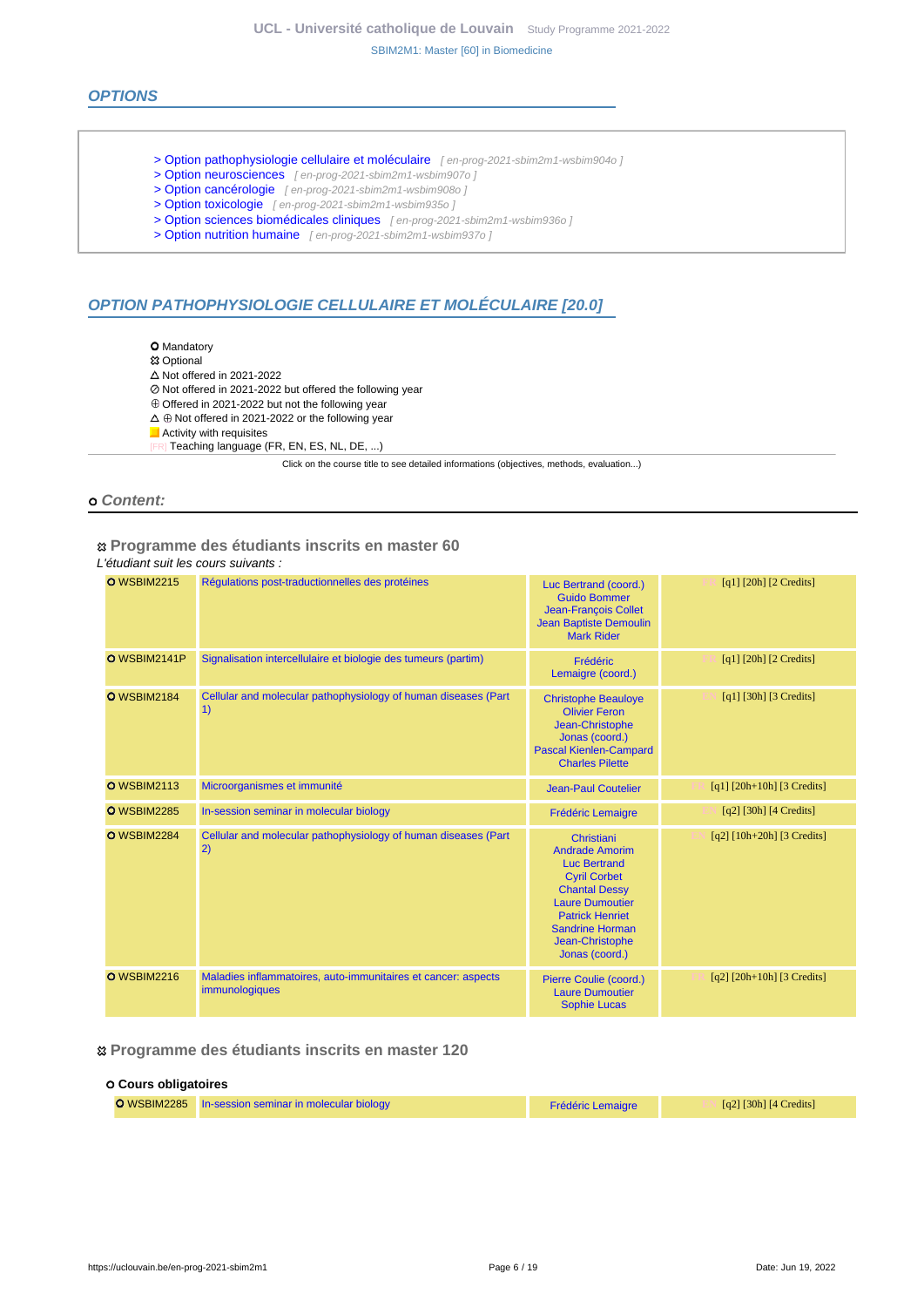| <b>O</b> WSBIM2284 | Cellular and molecular pathophysiology of human diseases (Part<br>$\left( 2\right)$    | Christiani<br><b>Andrade Amorim</b><br>Luc Bertrand<br><b>Cyril Corbet</b><br><b>Chantal Dessy</b><br><b>Laure Dumoutier</b><br><b>Patrick Henriet</b><br><b>Sandrine Horman</b><br>Jean-Christophe<br>Jonas (coord.) | $[q2] [10h+20h] [3 Credits]$     |
|--------------------|----------------------------------------------------------------------------------------|-----------------------------------------------------------------------------------------------------------------------------------------------------------------------------------------------------------------------|----------------------------------|
| <b>O</b> WSBIM2216 | Maladies inflammatoires, auto-immunitaires et cancer: aspects<br><i>immunologiques</i> | Pierre Coulie (coord.)<br><b>Laure Dumoutier</b><br><b>Sophie Lucas</b>                                                                                                                                               | $[q2]$ $[20h+10h]$ $[3$ Credits] |

#### **Cours au choix**

L'étudiant choisit 10 crédits parmi les unités d'enseignement ci-dessous.

| <b>83 WSBIM2215</b>    | Régulations post-traductionnelles des protéines                                                                                                                                                        | Luc Bertrand (coord.)<br><b>Guido Bommer</b><br>Jean-François Collet<br><b>Jean Baptiste Demoulin</b><br><b>Mark Rider</b>                         | $[q1]$ [20h] [2 Credits]         |
|------------------------|--------------------------------------------------------------------------------------------------------------------------------------------------------------------------------------------------------|----------------------------------------------------------------------------------------------------------------------------------------------------|----------------------------------|
|                        | & WSBIM2141P Signalisation intercellulaire et biologie des tumeurs (partim)                                                                                                                            | <b>Frédéric</b><br>Lemaigre (coord.)                                                                                                               | $[q1]$ [20h] [2 Credits]         |
| <b>&amp; WSBIM2181</b> | Aspects moléculaires et cellulaires de la nutrition                                                                                                                                                    | <b>Luc Bertrand</b><br>Patrice Cani (coord.)<br><b>Patrick Gilon</b><br><b>Nicolas Lanthier</b><br>Maria Veiga da Cunha                            | $[q1]$ [30h] [4 Credits]         |
| <b>&amp; WSBIM2184</b> | Cellular and molecular pathophysiology of human diseases (Part<br>1)                                                                                                                                   | <b>Christophe Beauloye</b><br><b>Olivier Feron</b><br>Jean-Christophe<br>Jonas (coord.)<br><b>Pascal Kienlen-Campard</b><br><b>Charles Pilette</b> | $[q1]$ [30h] [3 Credits]         |
| <b>&amp; WSBIM2113</b> | Microorganismes et immunité                                                                                                                                                                            | <b>Jean-Paul Coutelier</b>                                                                                                                         | $[q1]$ $[20h+10h]$ $[3$ Credits] |
| <b>83 WSBIM2229</b>    | Interdisciplinary program in translational medicine<br>Ce programme interuniversitaire est financé par le Fond<br>Baillet Latour. Plus de renseignements sur le site http://<br>i3health.eu/seminar-2/ |                                                                                                                                                    | $[q2]$ [50h] [5 Credits]         |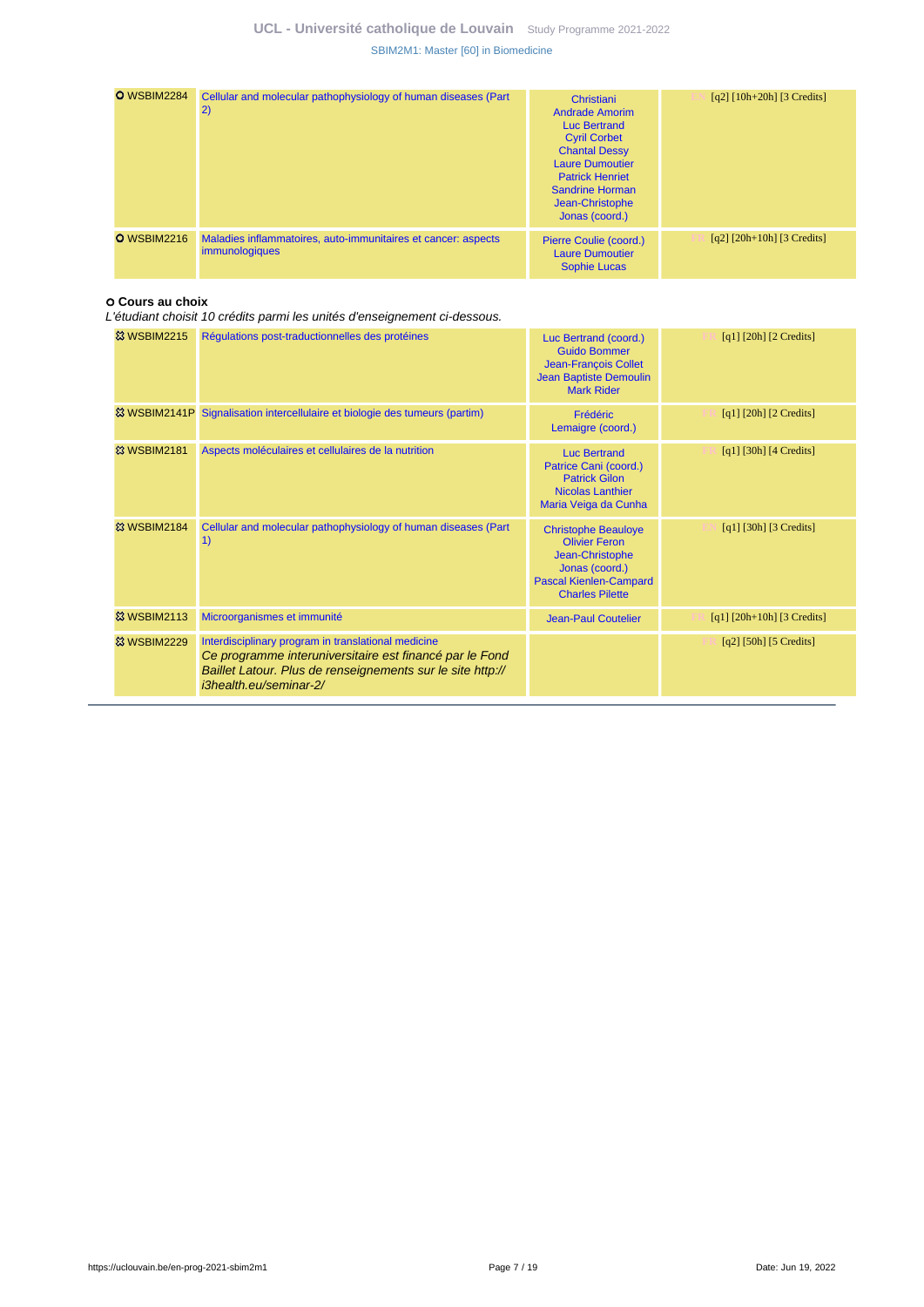### **OPTION NEUROSCIENCES [20.0]**

| <b>O</b> Mandatory                                                                       |  |
|------------------------------------------------------------------------------------------|--|
| <b>惢 Optional</b>                                                                        |  |
| $\triangle$ Not offered in 2021-2022                                                     |  |
| ⊘ Not offered in 2021-2022 but offered the following year                                |  |
| $\oplus$ Offered in 2021-2022 but not the following year                                 |  |
| $\Delta \oplus$ Not offered in 2021-2022 or the following vear                           |  |
| $\blacksquare$ Activity with requisites                                                  |  |
| [FR] Teaching language (FR, EN, ES, NL, DE, )                                            |  |
| Click on the course title to see detailed informations (objectives, methods, evaluation) |  |

#### **Content:**

| <b>O</b> WSBIM2154 | Neuro-anatomie et techniques d'imagerie anatomo-fonctionnelles | Aleksandar<br>Jankovski (coord.)<br>John Lee                                                                                          | $\lceil q_1 \rceil$ [30h] $\lceil 4 \right]$ Credits] |
|--------------------|----------------------------------------------------------------|---------------------------------------------------------------------------------------------------------------------------------------|-------------------------------------------------------|
| <b>O</b> WSBIM2155 | Neurobiologie du développement                                 | Frédéric<br>Clotman (coord.)<br><b>Fadel Tissir</b>                                                                                   | $\lceil q_1 \rceil$ [30h] $\lceil 4 \right]$ Credits] |
| <b>O</b> WSBIM2156 | Projet d'électrophysiologie animale et humaine                 | Philippe Gailly (coord.)<br><b>Marcus Missal</b><br><b>André Mouraux</b>                                                              | $[q1]$ [20h] [2 Credits]                              |
| <b>O</b> WSBIM2251 | <b>Neural networks and Deep Learning</b>                       | John Lee<br>Marcus Missal (coord.)                                                                                                    | $[q2]$ $[20h+10h]$ $[3$ Credits]                      |
| <b>O</b> WSBIM2253 | Advanced issues in cognitive neuroscience                      | <b>Julie Duque</b><br>Valéry Legrain<br>Marcus Missal (coord.)                                                                        | $[q2]$ [30h+10h] [4 Credits]                          |
| <b>O</b> WSBIM2255 | Seminar on neurological and psychiatric disease                | <b>Philippe de Timary</b><br><b>Riëm El Tahry</b><br><b>Bernard Hanseeuw</b><br>Emmanuel<br>Hermans (coord.)<br>Marie-Cécile Nassogne | $[q2]$ [30h] [3 Credits]                              |

# **OPTION CANCÉROLOGIE [20.0]**

- **O** Mandatory
- Optional
- $\triangle$  Not offered in 2021-2022
- Not offered in 2021-2022 but offered the following year
- Offered in 2021-2022 but not the following year
- $\Delta \oplus$  Not offered in 2021-2022 or the following year
- Activity with requisites [FR] Teaching language (FR, EN, ES, NL, DE, ...)

Click on the course title to see detailed informations (objectives, methods, evaluation...)

#### **Content:**

| <b>O</b> WSBIM2141 | Signalisation intercellulaire et biologie des tumeurs                                                                                        | <b>Stefan Constantinescu</b><br><b>Anabelle Decottignies</b><br><b>Olivier Feron</b><br><b>Frédéric</b><br>Lemaigre (coord.)<br><b>Pierre Sonveaux</b> | $\lceil q_1 \rceil$ [30h] [3 Credits]                             |
|--------------------|----------------------------------------------------------------------------------------------------------------------------------------------|--------------------------------------------------------------------------------------------------------------------------------------------------------|-------------------------------------------------------------------|
| <b>O</b> WSBIM2142 | Génétique et épigénétique des tumeurs                                                                                                        | <b>Charles De Smet</b><br><b>Jean Baptiste</b><br>Demoulin (coord.)<br><b>Violaine Havelange</b>                                                       | $\lceil q_1 \rceil$ $\lceil 20h \rceil$ $\lceil 2 \rceil$ Credits |
| <b>O</b> WSBIM2143 | Causes et facteurs de risque du cancer<br>L'étudiant de la finalité toxicologie doit choisir un autre<br>cours pour une valeur de 2 crédits. | <b>Nathalie Delzenne</b><br><b>Dominique Lison</b><br>Etienne Marbaix (coord.)                                                                         | $\lceil q_1 \rceil$ [15h] $\lceil 2 \right\rceil$ Credits]        |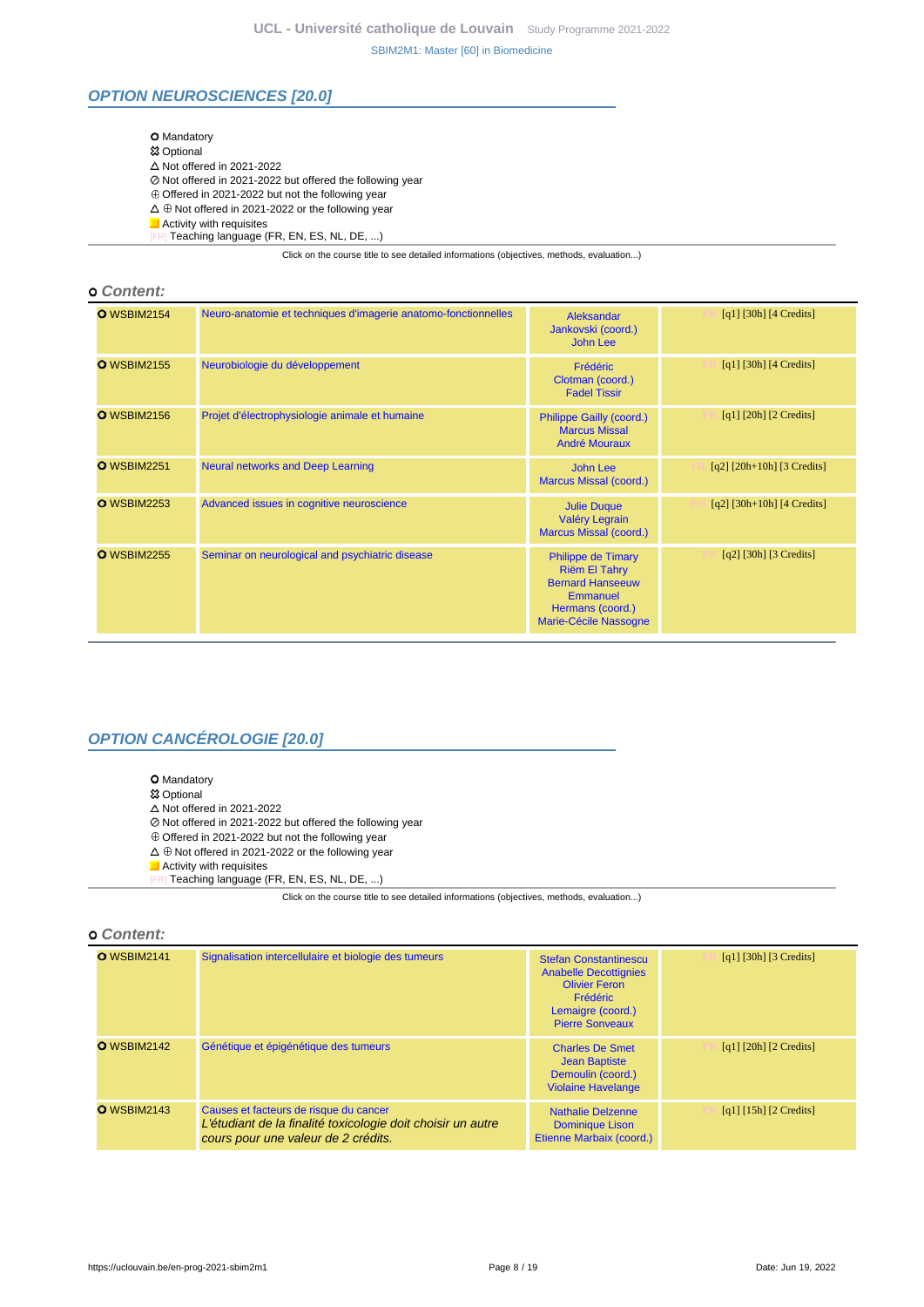| <b>O</b> WSBIM2144 | Diagnostic et thérapie du cancer  | Jean-François Baurain<br>Pierre Coulie (coord.)<br><b>Thierry Duprez</b><br><b>Bernard Gallez</b><br><b>Violaine Havelange</b><br><b>Etienne Marbaix</b>                                                                                   | $[q1]$ [30h] [3 Credits] |
|--------------------|-----------------------------------|--------------------------------------------------------------------------------------------------------------------------------------------------------------------------------------------------------------------------------------------|--------------------------|
| O WSBIM2244        | Special issues in cancerology     | Jean-François Baurain<br><b>Laure Bindels</b><br><b>Pierre Coulie</b><br><b>Charles De</b><br>Smet (coord.)<br>Jean Baptiste Demoulin<br><b>Olivier Feron</b><br><b>Bernard Gallez</b><br><b>Etienne Marbaix</b><br><b>Pierre Sonveaux</b> | [q2] [50h] [5 Credits]   |
| <b>O</b> WSBIM2245 | In-session seminar in biomedicine | Jean-François Baurain<br><b>Laure Bindels</b><br><b>Pierre Coulie</b><br><b>Charles De</b><br>Smet (coord.)<br>Jean Baptiste Demoulin<br><b>Olivier Feron</b><br><b>Bernard Gallez</b><br><b>Etienne Marbaix</b><br><b>Pierre Sonveaux</b> | $[q2]$ [50h] [5 Credits] |

## **OPTION TOXICOLOGIE [20.0]**

- **O** Mandatory
- **83 Optional**
- $\Delta$  Not offered in 2021-2022
- Not offered in 2021-2022 but offered the following year
- $\oplus$  Offered in 2021-2022 but not the following year
- $\Delta \oplus$  Not offered in 2021-2022 or the following year
- Activity with requisites
- [FR] Teaching language (FR, EN, ES, NL, DE, ...)

Click on the course title to see detailed informations (objectives, methods, evaluation...)

### **Content:**

### **Cours obligatoires**

| <b>O</b> WMD2290 | Introduction à la science des animaux de laboratoire                                       |                                                  | [q1] $[35h+10h]$ [3 Credits] |
|------------------|--------------------------------------------------------------------------------------------|--------------------------------------------------|------------------------------|
|                  | <b>O</b> WMDTR3201S Facteurs de risques chimiques en milieu professionnel (partim<br>SBIM) |                                                  | [q1] $[15h]$ [2 Credits]     |
| O WMDTR3212      | Aspects réglementaires en toxicologie                                                      | Dominique Lison<br><b>Violaine Verougstraete</b> | [q2] $[22.5h]$ $[2$ Credits] |

#### **Cours au choix**

L'étudiant choisit minimum 3 crédits parmi les cours suivants.

|                        | & WFARM1300M Pharmacocinétique et métabolisme des xénobiotiques (partim<br>métabolisme 15h) | <b>Laure Bindels</b><br><i>(compensates)</i><br><b>Nathalie Delzenne)</b><br><b>Laure Elens</b>                                         | $[q1] [10h+20h] [2 Credits]$                                      |
|------------------------|---------------------------------------------------------------------------------------------|-----------------------------------------------------------------------------------------------------------------------------------------|-------------------------------------------------------------------|
| <b>&amp; WFARM1303</b> | <b>Clinical Chemistry</b>                                                                   | <b>Joseph Dewulf</b><br><b>Catherine Fillee</b><br><b>Damien Gruson</b><br>Vincent Haufroid (coord.)<br><b>Marie-Astrid Van Dievoet</b> | $\lceil q^2 \rceil$ $\lceil 20h \rceil$ $\lceil 2 \rceil$ Credits |
| <b>&amp; WFARM2180</b> | Organotoxicity: molecular, cellular and functional aspects                                  | Olivier Feron (coord.)<br><b>Philippe Hantson</b><br><b>Philippe Lysy</b><br><b>Xavier Wittebole</b>                                    | $\lceil q^2 \rceil \lceil 30h + 15h \rceil \lceil 3 \right]$      |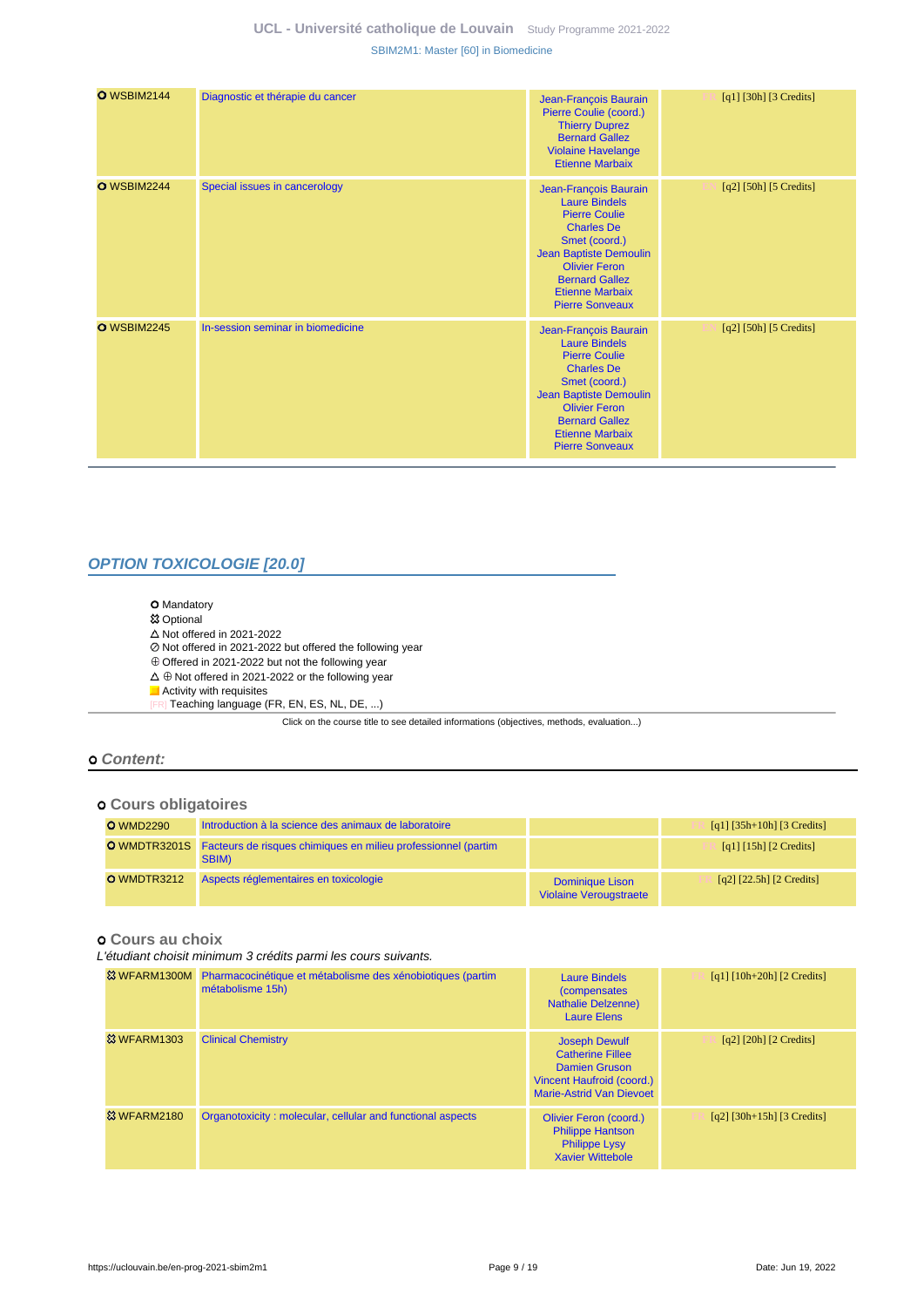| $[q2]$ [22.5h] [3 Credits]<br><b>Laure Bindels</b><br><b>Philippe de Timary</b><br><b>Sophie Gohy</b><br><b>Philippe Hantson</b><br><b>Vincent Haufroid</b><br>Emmanuel<br>Hermans (coord.)<br><b>Denis Jacques</b><br><b>Didier Lambert</b><br><b>Peter Starkel</b><br>Miikka Vikkula |                        |                                   |  |
|----------------------------------------------------------------------------------------------------------------------------------------------------------------------------------------------------------------------------------------------------------------------------------------|------------------------|-----------------------------------|--|
|                                                                                                                                                                                                                                                                                        | <b>&amp; WFARM2514</b> | Pharmacodépendance et toxicomanie |  |

### **Stage obligatoire au choix (10 credits)**

| L'étudiant choisit un stage parmi les 2 suivants. |                             |                                   |                                                    |  |
|---------------------------------------------------|-----------------------------|-----------------------------------|----------------------------------------------------|--|
| <b>&amp; WSBIM2272</b>                            | Work placement              | Anabelle<br>Decottignies (coord.) | $\lceil q^2 \rceil \lceil \lceil 10 \rceil \rceil$ |  |
| <b>23 WSBIM2273</b>                               | Research internship, Part 2 | Anabelle<br>Decottignies (coord.) | $\lceil q^2 \rceil \lceil \lceil 10 \rceil \rceil$ |  |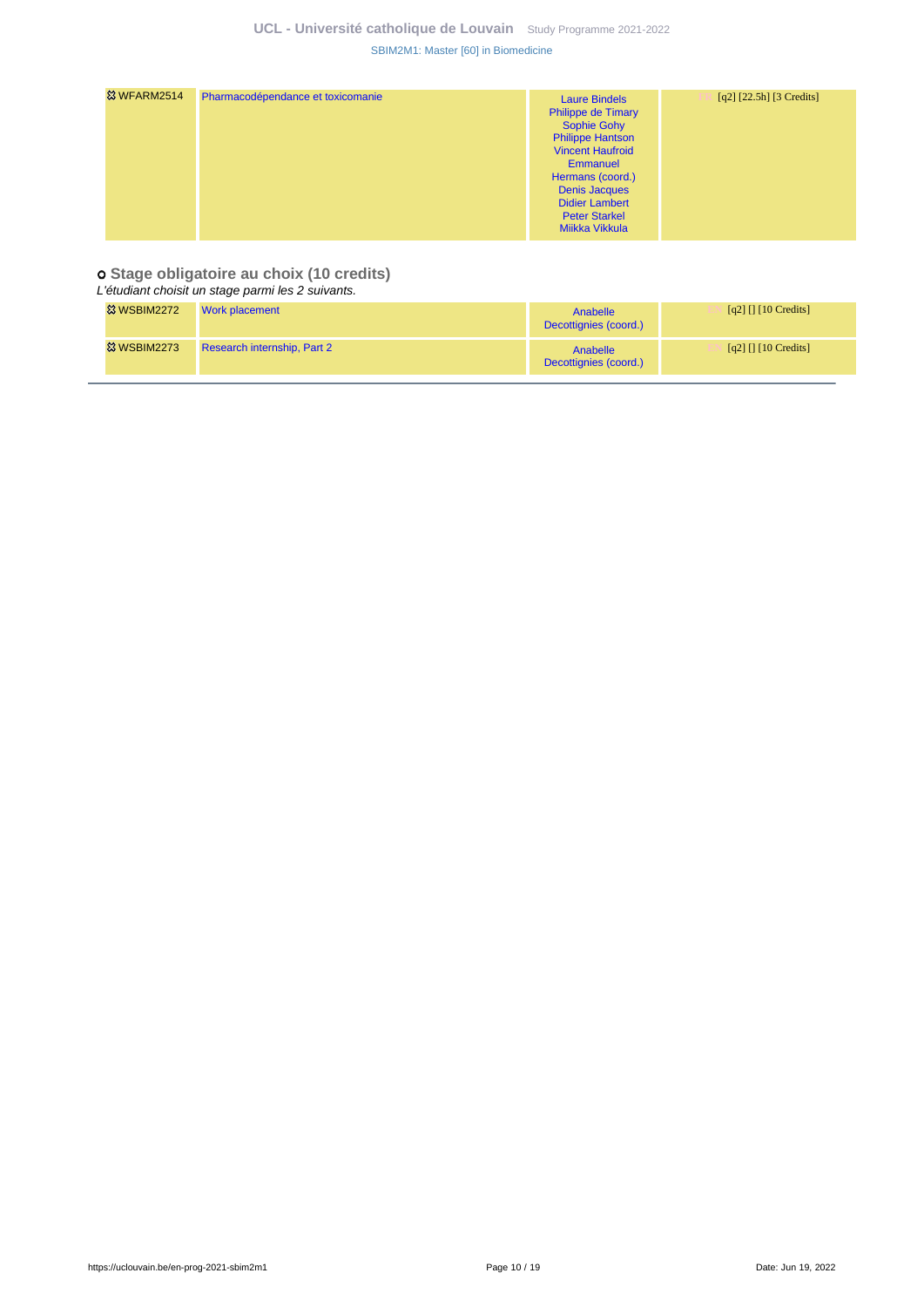# **OPTION SCIENCES BIOMÉDICALES CLINIQUES [20.0]**

| <b>O</b> Mandatory                                                                       |
|------------------------------------------------------------------------------------------|
| <b>83 Optional</b>                                                                       |
| $\triangle$ Not offered in 2021-2022                                                     |
| ⊘ Not offered in 2021-2022 but offered the following year                                |
| $\oplus$ Offered in 2021-2022 but not the following year                                 |
| $\Delta \oplus$ Not offered in 2021-2022 or the following year                           |
| Activity with requisites                                                                 |
| Teaching language (FR, EN, ES, NL, DE, )                                                 |
| Click on the course title to see detailed informations (objectives, methods, evaluation) |

#### **Content:**

### **Métabolisme et pathologies particulières**

| O WSBIM2246P       | Toxicologie humaine (partim physiopathologie des intoxications,<br>30h<br>L'étudiant de la finalité toxicologie doit choisir un autre<br>cours pour une valeur de 3 crédits. | <b>Philippe Hantson</b> | $\lceil q^2 \rceil$ [30h] $\lceil 4 \right]$ Credits] |
|--------------------|------------------------------------------------------------------------------------------------------------------------------------------------------------------------------|-------------------------|-------------------------------------------------------|
| <b>O</b> WSBIM2230 | Biochimie des erreurs innées du métabolisme                                                                                                                                  | Marie-Cécile Nassogne   | [q1] [30h] [3 Credits]                                |

### **Pathologie humaine**

Students from the master 60 who choose this option in Clinical biomedical sciences will be offered two other courses of human pathology in agreement with their program manager

| O WMDS1330T | Pathologie générale - (partim théorie) |                                                                      | $\lceil q^2 \rceil$ [36h] [3 Credits] |
|-------------|----------------------------------------|----------------------------------------------------------------------|---------------------------------------|
| O WFARM2104 | <b>GOOD MANUFACTURING AND QUALITY</b>  | Joëlle Leclercq (coord.)<br><b>Thierry Pronce</b><br>Véronique Préat | [q2] $[30h+15h]$ [3 Credits]          |

### **Méthodes pour les études cliniques**

| <b>O</b> LSTAT2330 | Statistics in clinical trials. | <b>Catherine Legrand</b><br><b>Annie Robert</b>                                                                       | $[q2]$ $[22.5h+7.5h]$ $[3$ Credits] |
|--------------------|--------------------------------|-----------------------------------------------------------------------------------------------------------------------|-------------------------------------|
| <b>O</b> WESP2123  | Principes des essais cliniques | <b>Diego Castanares</b><br><b>Zapatero</b><br><b>Philippe Lysy</b><br>Annie Robert (coord.)<br><b>Françoise Smets</b> | $[q1]$ [20h+10h] [4 Credits]        |

#### **Autre activité**

Selon son projet, l'étudiant peut remplacer des activités obligatoires de l'option par un stage en entreprise. Son programme d'année sera adapté en conséquence.

| WSBIM2272 | <b>Work placement</b> | Anabelle<br>Decottignies (coord.) | $\lceil q^2 \rceil \lceil \lceil 10 \rceil \rceil$ |
|-----------|-----------------------|-----------------------------------|----------------------------------------------------|
|           |                       |                                   |                                                    |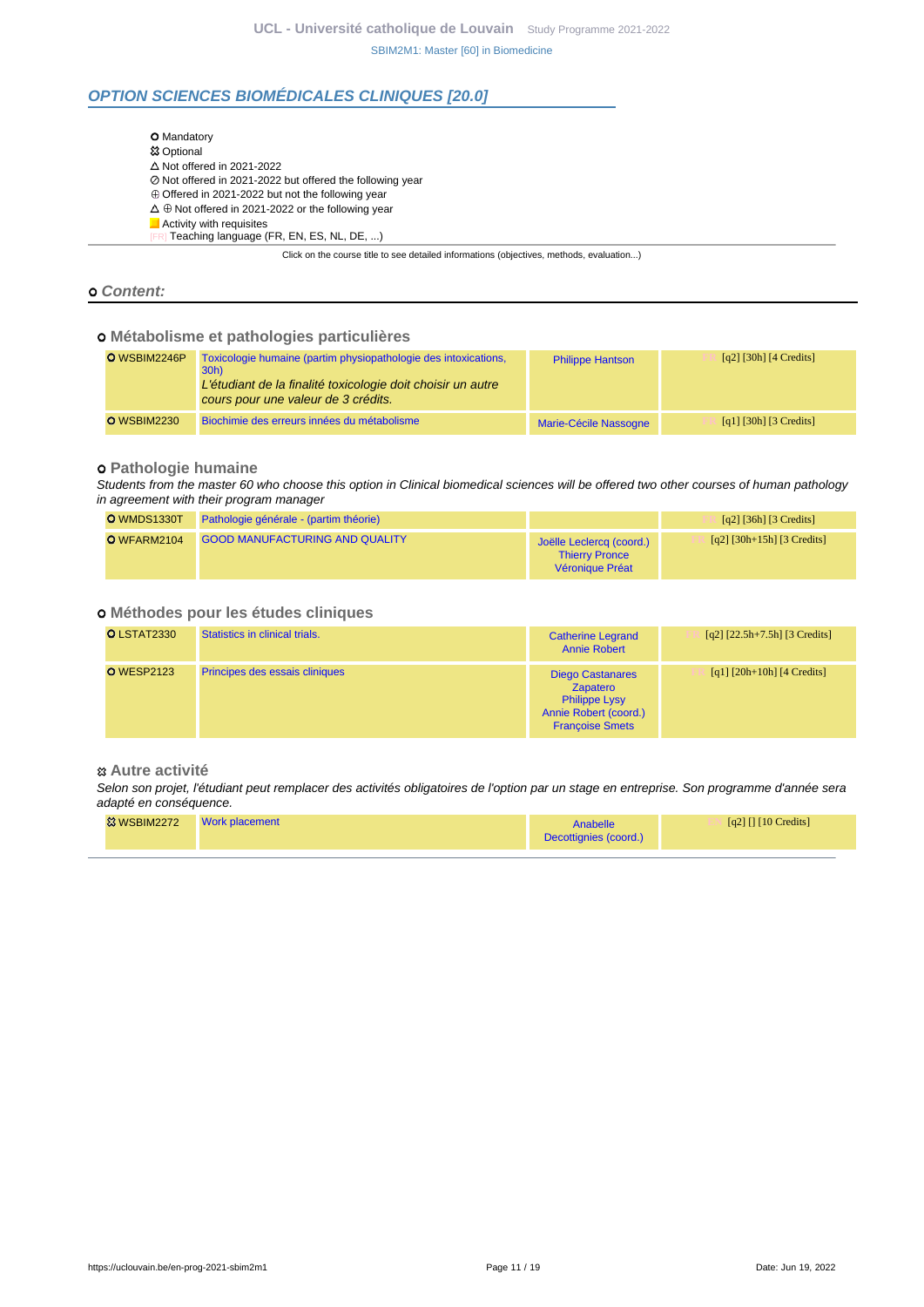### **OPTION NUTRITION HUMAINE [20.0]**

| <b>O</b> Mandatory                                             |                                                                                          |
|----------------------------------------------------------------|------------------------------------------------------------------------------------------|
| <b>83 Optional</b>                                             |                                                                                          |
| $\Delta$ Not offered in 2021-2022                              |                                                                                          |
| ⊘ Not offered in 2021-2022 but offered the following year      |                                                                                          |
| $\oplus$ Offered in 2021-2022 but not the following year       |                                                                                          |
| $\Delta \oplus$ Not offered in 2021-2022 or the following year |                                                                                          |
| $\blacksquare$ Activity with requisites                        |                                                                                          |
| [FR] Teaching language (FR, EN, ES, NL, DE, )                  |                                                                                          |
|                                                                | Click on the course title to see detailed informations (objectives, methods, evaluation) |

#### **Content:**

#### **Cours au choix**

Pour compléter l'option, l'étudiant choisit des cours pour un nombre de crédits permettant d'atteindre les minimum 20 crédits d'option. Pour les étudiants du master 120, si certains cours que choisit l'étudiant sont offerts dans une finalité spécialisée, le recouvrement, entre les cours de cette option et les cours d'une finalité spécialisée, ne peut excéder 6 crédits.

#### **Cours au choix (10 credits)**

L'étudiant choisit des cours pour atteindre un minimum de 10 crédits, parmi les cours proposés dans la liste ci-dessous, complétés de cours proposés dans tout autre programme d'autres facultés. Ce choix sera validé par la commission d'enseignement de la finalité.

|                   | <sup>23</sup> WSBIM2230 Biochimie des erreurs innées du métabolisme | Marie-Cécile Nassogne    | [q1] [30h] [3 Credits]                    |
|-------------------|---------------------------------------------------------------------|--------------------------|-------------------------------------------|
| <b>23 WMD2290</b> | Introduction à la science des animaux de laboratoire                |                          | [q1] $[35h+10h]$ [3 Credits]              |
|                   | <sup>33</sup> WFARM2149 Pharmaceutical approach in nutrition        | <b>Nathalie Delzenne</b> | $\lceil q^2 \rceil$ [30h+15h] [3 Credits] |

#### **Stage obligatoire au choix (10 credits)**

L'étudiant choisit un stage parmi les suivants.

| <b>&amp; WSBIM2271</b> | International research internship        | <b>Pascal Kienlen-Campard</b>            | $\lceil q^2 \rceil \lceil \lceil 10 \rceil \rceil$ |
|------------------------|------------------------------------------|------------------------------------------|----------------------------------------------------|
|                        | <sup>33</sup> WSBIM2272 Work placement   | <b>Anabelle</b><br>Decottignies (coord.) | [q2] $\prod$ [10 Credits]                          |
|                        | 83 WSBIM2273 Research internship, Part 2 | Anabelle<br>Decottignies (coord.)        | $\lceil q^2 \rceil \lceil \lceil 10 \rceil \rceil$ |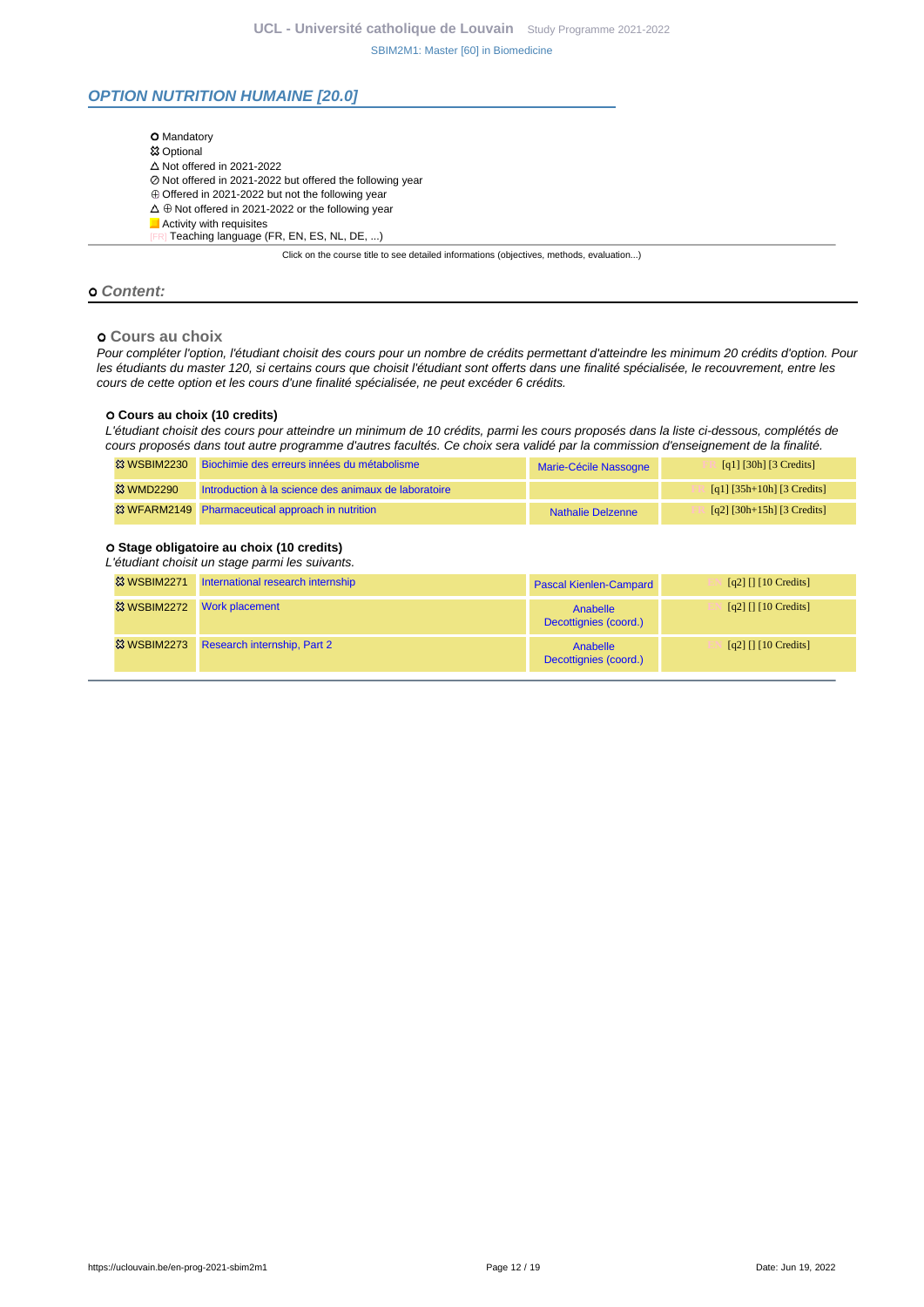# <span id="page-12-0"></span>**Supplementary classes**

**To access this Master, students must have a good command of certain subjects. If this is not the case, they must add supplementary classes at the beginning of their Master's programme in order to obtain the prerequisites for these studies.**

- O Mandatory
- **83 Optional**
- $\triangle$  Not offered in 2021-2022
- Not offered in 2021-2022 but offered the following year
- Offered in 2021-2022 but not the following year
- $\Delta \oplus$  Not offered in 2021-2022 or the following year
- Activity with requisites
- [FR] Teaching language (FR, EN, ES, NL, DE, ...)

Click on the course title to see detailed informations (objectives, methods, evaluation...)

| From 15 to 60 credits |                                                                                       |                                                                                                                                                           |                                  |  |
|-----------------------|---------------------------------------------------------------------------------------|-----------------------------------------------------------------------------------------------------------------------------------------------------------|----------------------------------|--|
| O WFARM1221S          | Biochimie et biologie moléculaire (partim biochimie)                                  | <b>Nathalie</b><br>Delzenne (coord.)                                                                                                                      | [q1] $[50h+10h]$ [6 Credits]     |  |
| O WFARM1213           | Human physiology and basics of physiopathology                                        | <b>Olivier Feron (coord.)</b><br><b>Emmanuel Hermans</b><br><b>Philippe Lysy</b>                                                                          | $[q2]$ [60h] [6 Credits]         |  |
| <b>O</b> WMDS1230     | Biologie cellulaire médicale et expérimentale                                         | <b>Stefan Constantinescu</b><br>(coord.)<br><b>Christophe Pierreux</b><br><b>Donatienne Tyteca</b>                                                        | $[q1]$ [30h+20h] [4 Credits]     |  |
| O LANGL2454           | <b>English for biomedical students</b>                                                | <b>Nicholas Gibbs</b><br>Nevin Serbest (coord.)                                                                                                           | $[q2]$ [30h] [3 Credits]         |  |
| <b>O</b> WSBIM1334    | Immunologie générale                                                                  | Pierre Coulie (coord.)<br><b>Isabelle Leclercq</b><br><b>Julian Leprince</b><br><b>Sophie Lucas</b><br>Jean-Christophe<br>Renauld<br>Benoît Van den Eynde | $[q1]$ [65h] [6 Credits]         |  |
| <b>O</b> WMD1006      | Cytology and general histology                                                        | <b>Christophe Pierreux</b>                                                                                                                                | $[q2]$ [10h+40h] [5 Credits]     |  |
| O WFARM1282           | <b>General microbiology</b>                                                           | <b>Thomas Michiels</b>                                                                                                                                    | $[q1]$ $[20h+15h]$ $[3$ Credits] |  |
| <b>O</b> WSBIM1226    | Biologie moléculaire (dont l'épigénétique) et travaux dirigés                         | <b>Charles De Smet</b><br><b>Frédéric Lemaigre</b><br><b>Thomas</b><br>Michiels (coord.)                                                                  | $[q1]$ [30h+10h] [3 Credits]     |  |
| <b>O</b> WSBIM1227    | Biologie moléculaire et biochimie intégrée                                            | <b>Luc Bertrand</b>                                                                                                                                       | $[q2]$ [20h+30h] [3 Credits]     |  |
| <b>O</b> WSBIM1320    | Introduction aux approches expérimentales de la biologie cellulaire<br>et moléculaire | <b>Luc Bertrand</b><br><b>Anne des Rieux</b><br><b>Sandrine Horman</b><br><b>Donatienne</b><br>Tyteca (coord.)                                            | $[q2]$ [30h] [3 Credits]         |  |
| <b>O</b> WMDS1237D    | Pharmacologie générale (partim sciences dentaires)                                    | <b>Emmanuel</b><br>Hermans (coord.)                                                                                                                       | $[q1]$ [20h] [2 Credits]         |  |
| <b>O</b> WSBIM1302    | <b>Molecular Virology</b>                                                             | <b>Thomas Michiels</b>                                                                                                                                    | $[q1]$ [25h] [3 Credits]         |  |
| <b>O</b> WSBIM1382    | Génétique et biotechnologie appliquée                                                 | Luc Bertrand (coord.)<br><b>Laure Dumoutier</b><br><b>Géraldine Laloux</b><br><b>Nisha Limaye</b>                                                         | $[q1]$ [30h] [3 Credits]         |  |
| <b>O</b> WSBIM1211    | Methodolgy of cell and molecular biology                                              | <b>Guido Bommer</b><br>Jean-François<br>Collet (coord.)<br><b>Stefan Constantinescu</b><br><b>Donatienne Tyteca</b>                                       | $[q2]$ [22.5h] [3 Credits]       |  |
| <b>O</b> WFARM1305    | <b>Elements of General Pathology</b>                                                  | <b>Mélanie Dechamps</b><br><b>Olivier Feron (coord.)</b>                                                                                                  | $[q2]$ [30h] [3 Credits]         |  |
| O WFARM1247           | Traitement statistique des données                                                    | <b>Eugen Pircalabelu</b>                                                                                                                                  | $[q2]$ [15h+15h] [3 Credits]     |  |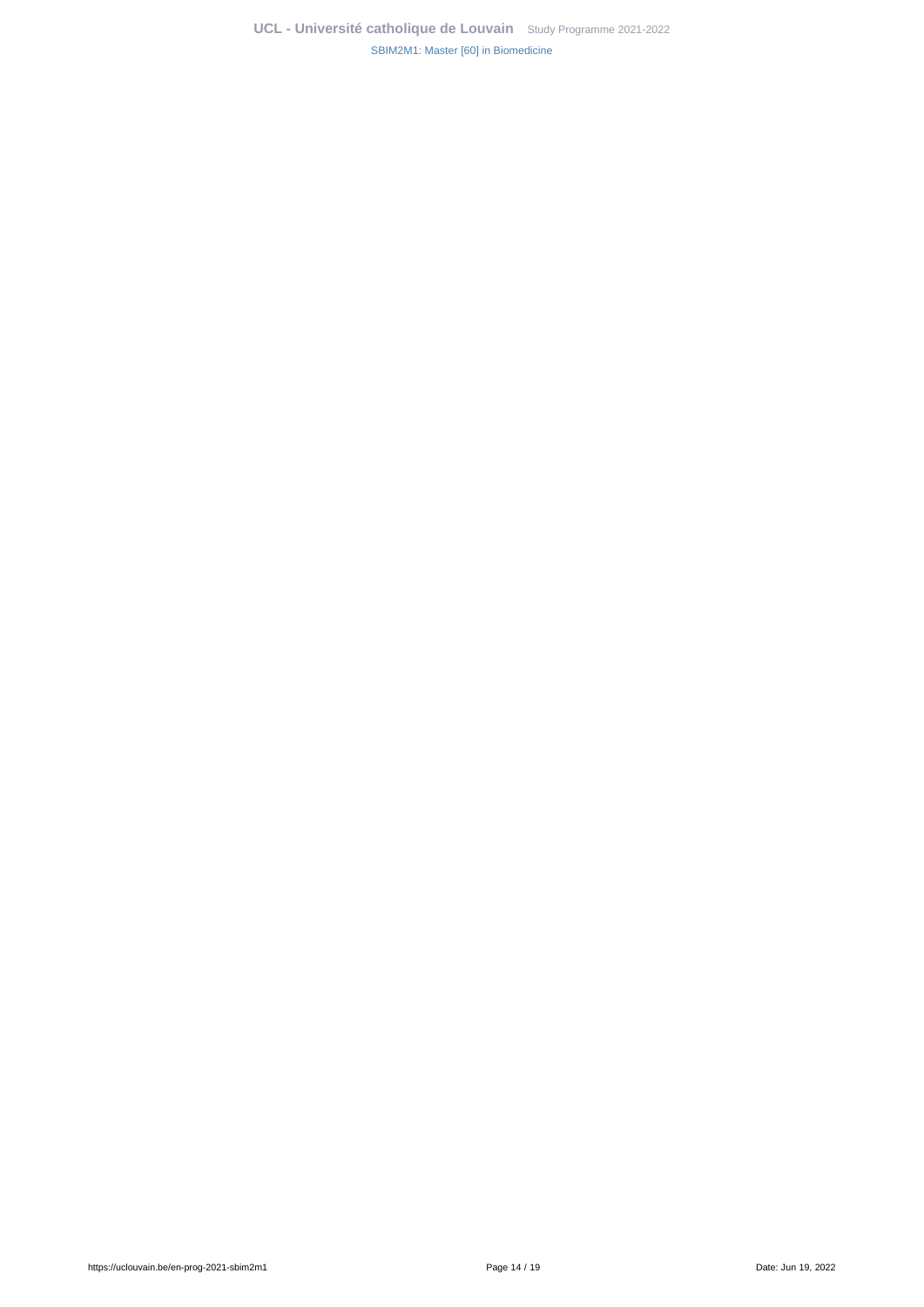# <span id="page-14-0"></span>**The programme's courses and learning outcomes**

For each UCLouvain training programme, a [reference framework of learning outcomes](https://uclouvain.be/en-prog-2021-sbim2m1-competences_et_acquis.html) specifies the the skills expected of every graduate on completion of the programme. Course unit descriptions specify targeted learning outcomes, as well as the unit's contribution to reference framework of learning outcomes.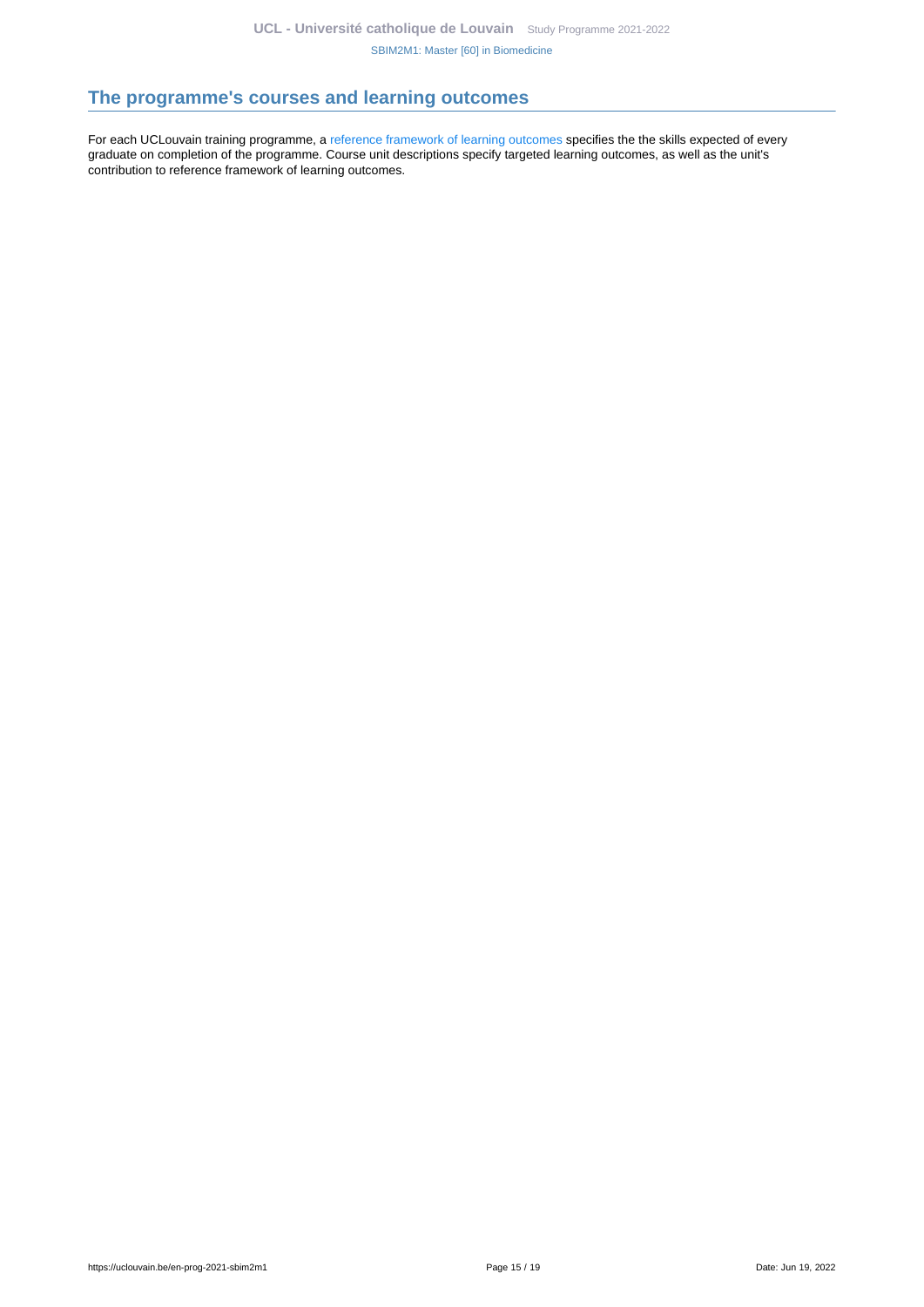# **SBIM2M1 - Information**

# <span id="page-15-1"></span><span id="page-15-0"></span>**Access Requirements**

Master course admission requirements are defined by the French Community of Belgium Decree of 7 November 2013 defining the hiher education landscape and the academic organisation of courses.

General and specific admission requirements for this programme must be satisfied at the time of enrolling at the university.

**In the event of the divergence between the different linguistic versions of the present conditions, the French version shall prevail.**

### SUMMARY

- [> General access requirements](https://uclouvain.be/en-prog-2021-sbim2m1-cond_gen_adm_masters)
- > Specific access requirements
- [> University Bachelors](#page-15-2)
- [> Non university Bachelors](#page-16-0)
- [> Holders of a 2nd cycle University degree](#page-16-1)
- [> Holders of a non-University 2nd cycle degree](#page-16-2)
- [> Access based on validation of professional experience](#page-16-3)
- [> Access based on application](#page-16-4)
- [> Admission and Enrolment Procedures for general registration](#page-16-5)

### <span id="page-15-2"></span>**University Bachelors**

| <b>Diploma</b>                                                                                                                                                             | <b>Special Requirements</b> | <b>Access</b>                   | Remarks                                                                                               |  |  |
|----------------------------------------------------------------------------------------------------------------------------------------------------------------------------|-----------------------------|---------------------------------|-------------------------------------------------------------------------------------------------------|--|--|
| <b>UCLouvain Bachelors</b>                                                                                                                                                 |                             |                                 |                                                                                                       |  |  |
| <b>Bachelor in Biomedicine</b>                                                                                                                                             |                             | Direct access                   |                                                                                                       |  |  |
| <b>Bachelor in Dentistry</b><br><b>Bachelor in Medecine</b><br><b>Bachelor in Pharmacy</b>                                                                                 |                             | Access with additional training | Additional requirements for<br>admission de max 15 crédits<br>intégrés dans le programme du<br>master |  |  |
| <b>Bachelor in Veterinary Medicine</b><br><b>Bachelor in Chemistry</b><br><b>Bachelor in Physics</b><br><b>Bachelor in Bioengineering</b>                                  |                             | Access based on application     | Additional requirements for<br>admission de max 60 crédits<br>intégrés dans le programme du<br>master |  |  |
| Others Bachelors of the French speaking Community of Belgium                                                                                                               |                             |                                 |                                                                                                       |  |  |
| bachelier en sciences biomédicales                                                                                                                                         |                             | Direct access                   |                                                                                                       |  |  |
| bachelier en médecine<br>sciences pharmaceutiques<br>sciences dentaires                                                                                                    |                             | Access with additional training | Additional requirements for<br>admission de max 15 crédits<br>intégrés dans le programme du<br>master |  |  |
| Bachelier en médecine vétérinaire<br>Bachelier en sciences chimiques<br>Bachelier en sciences de l'ingénieur orientation bioingénieur<br>Bachelier en sciences physiques   |                             | Access based on application     | Additional requirements for<br>admission de max 60 crédits<br>intégrés dans le programme du<br>master |  |  |
| <b>Bachelors of the Dutch speaking Community of Belgium</b>                                                                                                                |                             |                                 |                                                                                                       |  |  |
| bachelor of Science in de biomedische wetenschappen                                                                                                                        |                             | Direct access                   |                                                                                                       |  |  |
| bachelor of Science in de geneeskunde<br>bachelor of Science in de farmaceutische wetenschappen<br>bachelor of Science in de tandheelkunde                                 |                             | Access with additional training | Additional requirements for<br>admission de max 15 crédits<br>intégrés dans le programme du<br>master |  |  |
| bachelor of Science in de diergeneeskunde<br>bachelor of Science in de chemie<br>bachelor of Science in de bio-ingenieurswetenschappen<br>bachelor of Science in de fysica |                             | Access based on application     | Additional requirements for<br>admission de max 60 crédits<br>intégrés dans le programme du<br>master |  |  |
| <b>Foreign Bachelors</b>                                                                                                                                                   |                             |                                 |                                                                                                       |  |  |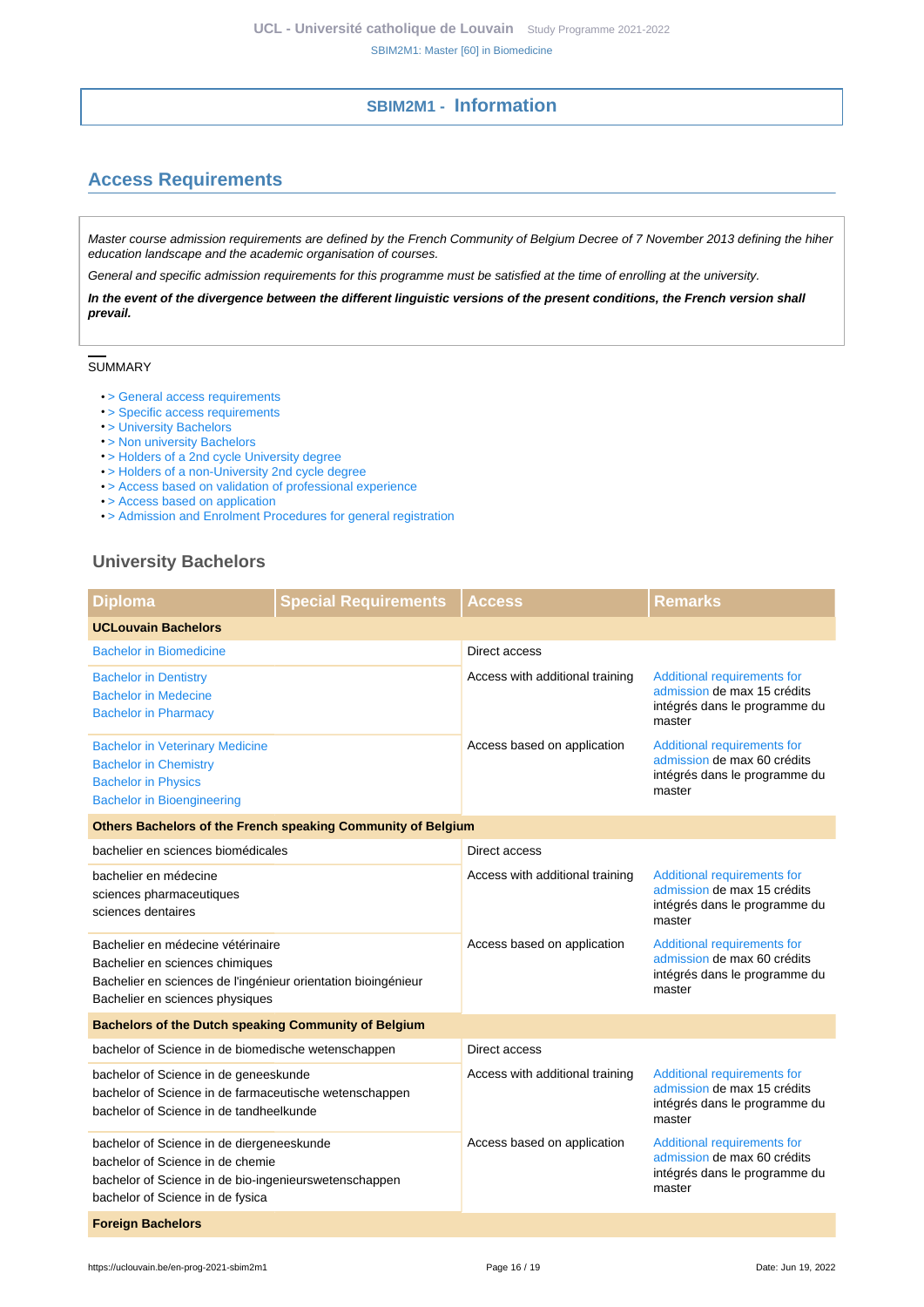diplôme universitaire jugé équivalent dans des domaines autres que ceux repris ci-dessus ou ayant acquis une expérience pouvant être valorisée dans le domaine des sciences biomédicales

Access based on application [Additional requirements for](https://uclouvain.be/en-prog-2021-sbim2m-module_complementaire.html)

[admission](https://uclouvain.be/en-prog-2021-sbim2m-module_complementaire.html) de max 60 crédits intégrés dans le programme du master

## <span id="page-16-0"></span>**Non university Bachelors**

> Find out more about [links](https://uclouvain.be/fr/etudier/passerelles) to the university

| <b>Diploma</b>                                                                                                               | Access                                                   | <b>Remarks</b> |
|------------------------------------------------------------------------------------------------------------------------------|----------------------------------------------------------|----------------|
| BA - infirmier responsable de soins généraux - HE - crédits<br>supplémentaires entre 15 et 30                                | Les enseignements<br>supplémentaires éventuels           | Type court     |
| BA - infirmier responsable de soins généraux - EPS - crédits<br>supplémentaires entre 15 et 30                               | peuvent être consultés dans le<br>module complémentaire. |                |
| BA - sage-femme - HE - crédits supplémentaires entre 15 et 30                                                                |                                                          |                |
| BA - technologue de laboratoire médical - HE - crédits<br>supplémentaires entre 30 et 60                                     |                                                          |                |
| BA - technologue en imagerie médicale - HE - crédits<br>supplémentaires entre 30 et 60                                       |                                                          |                |
| BA de spécialisation en anesthésie - HE - crédits supplémentaires<br>entre 15 et 30                                          |                                                          |                |
| BA de spécialisation en soins intensifs et aide médicale urgente -<br>HE - crédits supplémentaires entre 15 et 30            |                                                          |                |
| BA en chimie (biochimie, biotechnologie, chimie appliquée) - EPS<br>- crédits supplémentaires entre 30 et 60                 |                                                          |                |
| BA en chimie (biochimie, biotechnologie, chimie appliquée,<br>environnement) - HE - crédits supplémentaires entre 30 et 60   |                                                          |                |
| BA en diététique - HE - crédits supplémentaires entre 30 et 60                                                               |                                                          |                |
| BA en ergothérapie - HE - crédits supplémentaires entre 30 et 60                                                             |                                                          |                |
| BA en soins infirmiers - HE - crédits supplémentaires entre 30 et<br>60                                                      |                                                          |                |
| BA en soins infirmiers pour titulaires d'un brevet d'infirmier<br>hospitalier - EPS - crédits supplémentaires entre 30 et 60 |                                                          |                |

# <span id="page-16-1"></span>**Holders of a 2nd cycle University degree**

| <b>Diploma</b>                                              | Special Requirements   Access |                                 | <b>Remarks</b> |  |  |
|-------------------------------------------------------------|-------------------------------|---------------------------------|----------------|--|--|
| "Licenciés"                                                 |                               |                                 |                |  |  |
|                                                             |                               | Direct access                   |                |  |  |
| <b>Masters</b>                                              |                               |                                 |                |  |  |
| Master [120] in Biochemistry and Molecular and Cell Biology |                               | Access with additional training |                |  |  |
| Master [120] in Pharmacy                                    |                               | Access based on application     |                |  |  |

<span id="page-16-2"></span>**Holders of a non-University 2nd cycle degree**

## <span id="page-16-3"></span>**Access based on validation of professional experience**

> It is possible, under certain conditions, to use one's personal and professional experience to enter a university course without having the required qualifications. However, validation of prior experience does not automatically apply to all courses. Find out more about [Validation of priori experience](https://uclouvain.be/en/study/vae).

### <span id="page-16-4"></span>**Access based on application**

Admission on the basis of a submitted dossier may be granted either directly or on the condition of completing additional coursework of a maximum of 60 ECTS credits, or refused.

### <span id="page-16-5"></span>**Admission and Enrolment Procedures for general registration**